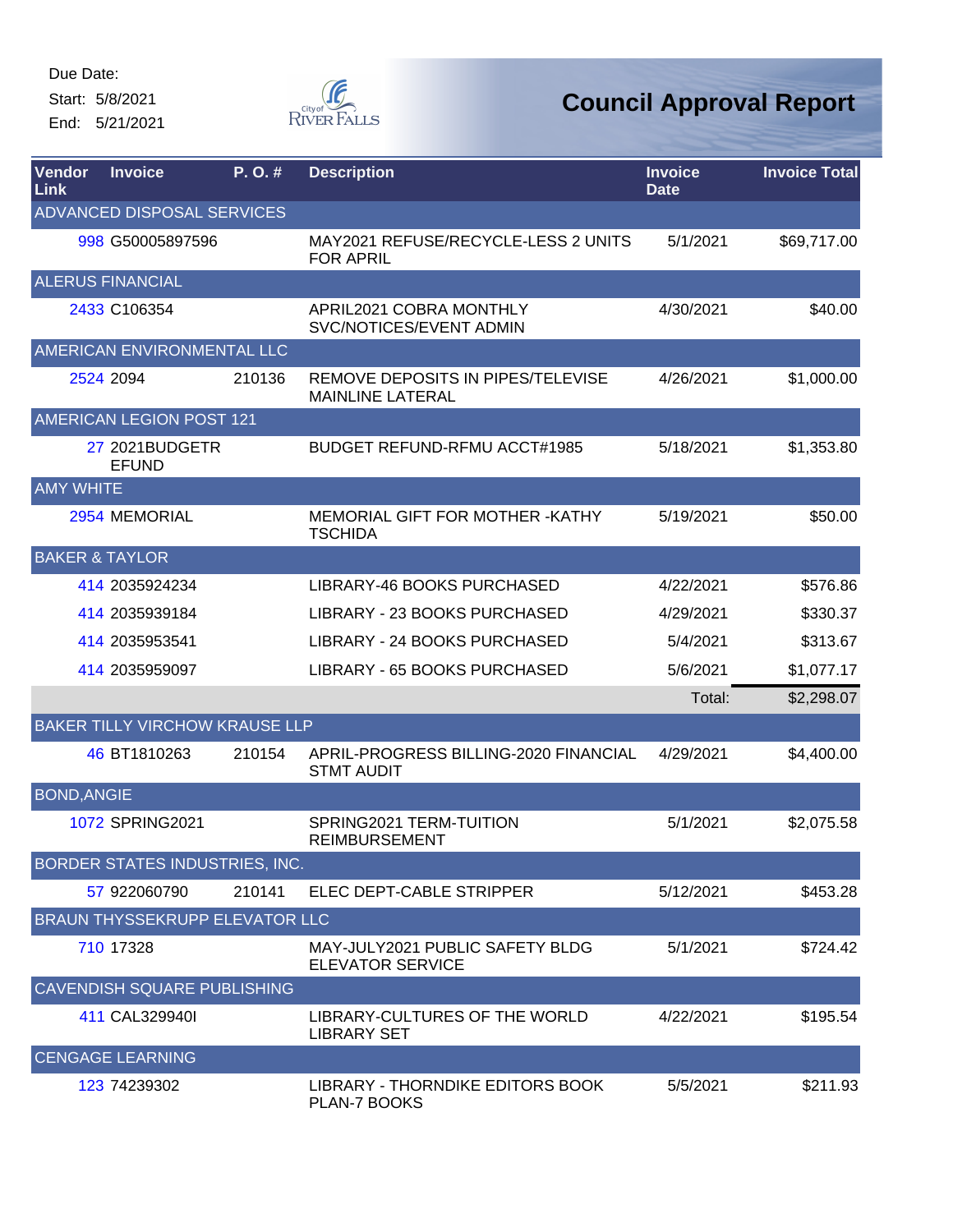Start: 5/8/2021

End: 5/21/2021



| Vendor<br>Link     | <b>Invoice</b>                       | P.O.#  | <b>Description</b>                                           | <b>Invoice</b><br><b>Date</b> | <b>Invoice Total</b> |
|--------------------|--------------------------------------|--------|--------------------------------------------------------------|-------------------------------|----------------------|
| <b>CENTURYLINK</b> |                                      |        |                                                              |                               |                      |
|                    | 1796 222409060                       |        | APRIL2021 OUTGOING LONG DISTANCE<br><b>FAX LINES</b>         | 4/30/2021                     | \$5.61               |
|                    | COMPUTER INTEGRATION TECHNOLOGY      |        |                                                              |                               |                      |
|                    | 379 308784                           |        | POLICE DEPT - APRIL2021 IT WORK                              | 4/30/2021                     | \$704.00             |
|                    | CRESCENT LANDSCAPE SUPPLY INC        |        |                                                              |                               |                      |
|                    | 3972 25444                           | 210120 | 100 YARDS-CEDAR MULCH DELIVERED<br>4/28/21                   | 4/30/2021                     | \$2,800.00           |
|                    | <b>DIGGERS HOTLINE INC</b>           |        |                                                              |                               |                      |
|                    | 93 3084                              |        | MARCH2021 ELECTRIC DEPT SAFETY<br><b>MEETING</b>             | 4/1/2021                      | \$250.00             |
| <b>EFTPS</b>       |                                      |        |                                                              |                               |                      |
|                    | 7 68110                              |        | Pay Period 5/3/21 - 5/16/21                                  | 5/21/2021                     | \$68,260.36          |
|                    | <b>EMERGENCY APPARATUS MAINT</b>     |        |                                                              |                               |                      |
|                    | 1165 117182                          | 210148 | LADDER#1 TEST & SERVICE PUMP-FIRE<br><b>DEPT</b>             | 4/26/2021                     | \$2,401.37           |
|                    | <b>ENTERPRISE FM TRUST</b>           |        |                                                              |                               |                      |
|                    | 456 FBN4204723                       | 210049 | MAY2021 MOTOR POOL/BLDG INSPECTOR<br><b>CAR LEASES</b>       | 5/1/2021                      | \$1,896.78           |
|                    | EO JOHNSON CO. INC                   |        |                                                              |                               |                      |
|                    | 98 29309004                          |        | MAY2021-LIBRARY RICOH C2000 COPIER<br><b>BASE PYMT/USAGE</b> | 5/11/2021                     | \$175.21             |
|                    | <b>ESS BROTHERS &amp; SONS INC</b>   |        |                                                              |                               |                      |
|                    | 107 BB2692                           |        | AQUA SEAL DUAL CAULKING GUN/SEAL<br><b>TUBES</b>             | 5/10/2021                     | \$642.50             |
|                    | <b>FBG SERVICE CORPORATION</b>       |        |                                                              |                               |                      |
|                    | 364 899308                           | 210071 | APRIL2021 HOFFMAN PARK LEVEL 2<br><b>DISINFECTION</b>        | 4/30/2021                     | \$480.00             |
|                    | FIRST NATIONAL BANK - RF SECTION 125 |        |                                                              |                               |                      |
|                    | 6 68109                              |        | Pay Period 5/3/21 - 5/16/21                                  | 5/21/2021                     | \$3,999.05           |
|                    | <b>FORUM COMMUNICATION CO</b>        |        |                                                              |                               |                      |
|                    | 234 CL01772416                       |        | APRIL2021-JANITORIAL SVCS BIDS-<br>NEWSPAPER NOTICE          | 4/27/2021                     | \$35.96              |
|                    | 234 CL01772461                       |        | APRIL2021-BOARD OF APPEALS-<br><b>NEWSPAPER NOTICE</b>       | 4/28/2021                     | \$8.99               |
|                    | 234 CL01772519                       |        | APRIL2021-COMMON COUNCIL AGENDA-<br><b>NEWSPAPER NOTICE</b>  | 4/29/2021                     | \$59.94              |
|                    | 234 CL01771100                       |        | MARCH2021 NOTICE OF PUBLIC HEARING-<br><b>PAPER NOTICE</b>   | 4/30/2021                     | \$32.19              |
|                    | 234 CL01772212                       |        | APRIL2021-COMMON COUNCIL<br>PROCEEDINGS-PAPER NOTICE         | 4/30/2021                     | \$380.62             |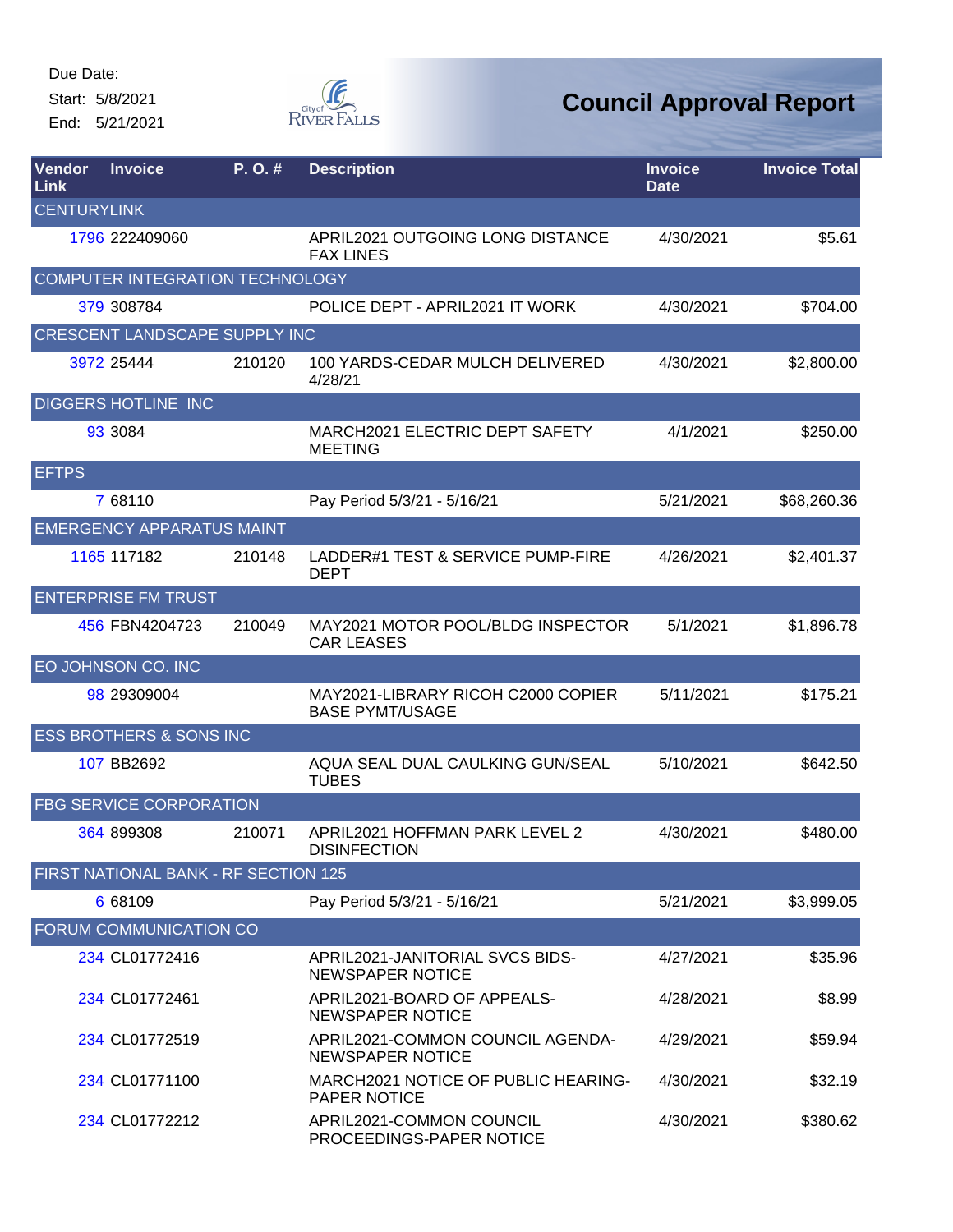Start: 5/8/2021

End: 5/21/2021



| Vendor<br>Link       | <b>Invoice</b>                          | P. O. # | <b>Description</b>                                               | <b>Invoice</b><br><b>Date</b> | <b>Invoice Total</b> |
|----------------------|-----------------------------------------|---------|------------------------------------------------------------------|-------------------------------|----------------------|
|                      | 234 CL01771525                          |         | APRIL2021 PLAN COMM-PUBLIC HRG-<br><b>NEWSPAPER NOTICE</b>       | 4/30/2021                     | \$29.97              |
|                      | 234 CL01772235                          |         | APRIL2021 PLAN COMMISSION AGENDA-<br>PAPER NOTICE                | 4/30/2021                     | \$47.95              |
|                      | 234 CL01772291                          |         | APRIL2021 UTILITY ADVISORY BOARD-<br>PAPER NOTICE                | 4/30/2021                     | \$32.97              |
|                      | 234 CL01772465                          |         | <b>COMMON COUNCIL PROCEEDINGS -</b><br><b>NEWSPAPER NOTICE</b>   | 4/30/2021                     | \$92.91              |
|                      | 234 CL017772450                         |         | SPRING CLEANUP NEWSPAPER NOTICE                                  | 5/1/2021                      | \$64.37              |
|                      | 234 CL01772092                          |         | <b>COMMON COUNCIL AGENDA NEWSPAPER</b><br><b>NOTICE</b>          | 5/1/2021                      | \$71.93              |
|                      | 234 CL01772781                          |         | NEW LIQUOR LICENSE HEARING<br><b>NEWSPAPER NOTICE</b>            | 5/13/2021                     | \$37.53              |
|                      | 234 CL01772779                          |         | RENEWAL LIQUOR LICENSE HRG<br><b>NEWSPAPER NOTICE</b>            | 5/13/2021                     | \$168.87             |
|                      | 234 CL01772627                          |         | UTILITY ADV BOARD CANCELLATION<br><b>NEWSPAPER NOTICE</b>        | 5/13/2021                     | \$5.99               |
|                      |                                         |         |                                                                  | Total:                        | \$1,070.19           |
|                      | FOX VALLEY TECHNICAL COLLEGE            |         |                                                                  |                               |                      |
|                      | <b>1830 JUNE2021TRAI</b><br><b>NING</b> |         | <b>GOTTFREDSEN/JENSEN SCHOOL</b><br><b>RESOURCE OFFICER TRNG</b> | 5/1/2021                      | \$298.00             |
| FREEMAN, BRIAN       |                                         |         |                                                                  |                               |                      |
|                      | 4784 MAY2021                            |         | LIBRARY-MYSTERY THRILLER AUTHOR                                  | 5/17/2021                     | \$150.00             |
|                      | <b>GERRARD DEVELOPMENT LLC</b>          |         |                                                                  |                               |                      |
|                      | 4029 1300SMAINREF<br><b>UND</b>         |         | REFUND-1300 S MAIN APTS-TEMP POWER<br><b>INSTALL/REMOVAL</b>     | 5/19/2021                     | \$980.64             |
| <b>GRAEF-USA INC</b> |                                         |         |                                                                  |                               |                      |
|                      | 4765 0115246                            | 210150  | APRIL2021 SHOPKO POND REDESIGN                                   | 5/6/2021                      | \$5,400.00           |
|                      | HUEBSCH LAUNDRY COMPANY                 |         |                                                                  |                               |                      |
|                      | 146 20072607                            | 210066  | 4-14-21 RUG SERVICE/RIVER FALLS<br><b>LIBRARY</b>                | 4/14/2021                     | \$84.05              |
|                      | 146 20075339                            | 210066  | 4-28-21 RUG SERVICE/RIVER FALLS<br><b>LIBRARY</b>                | 4/28/2021                     | \$30.93              |
|                      | 146 10121783                            | 210026  | 5-5-21 WASTEWATER DEPT UNIFORMS                                  | 5/5/2021                      | \$36.41              |
|                      | 146 10121780                            | 210035  | 5-5-21 ELECTRIC DEPT UNIFORMS                                    | 5/5/2021                      | \$289.09             |
|                      | 146 10121781                            | 210026  | 5-5-21 WATER DEPT UNIFORMS                                       | 5/5/2021                      | \$46.46              |
|                      | 146 10121782                            | 210021  | 5-5-21 PUBLIC WORKS DEPT UNIFORMS                                | 5/5/2021                      | \$114.09             |
|                      | 146 10123830                            | 210035  | 5-12-21 ELECTRIC DEPT UNIFORMS                                   | 5/12/2021                     | \$289.09             |
|                      | 146 10123831                            | 210026  | 5-12-21 WATER DEPT UNIFORMS                                      | 5/12/2021                     | \$46.46              |
|                      | 146 10123833                            | 210026  | 5-12-21 WASTEWATER DEPT UNIFORMS                                 | 5/12/2021                     | \$36.41              |
|                      |                                         |         |                                                                  | Total:                        | \$972.99             |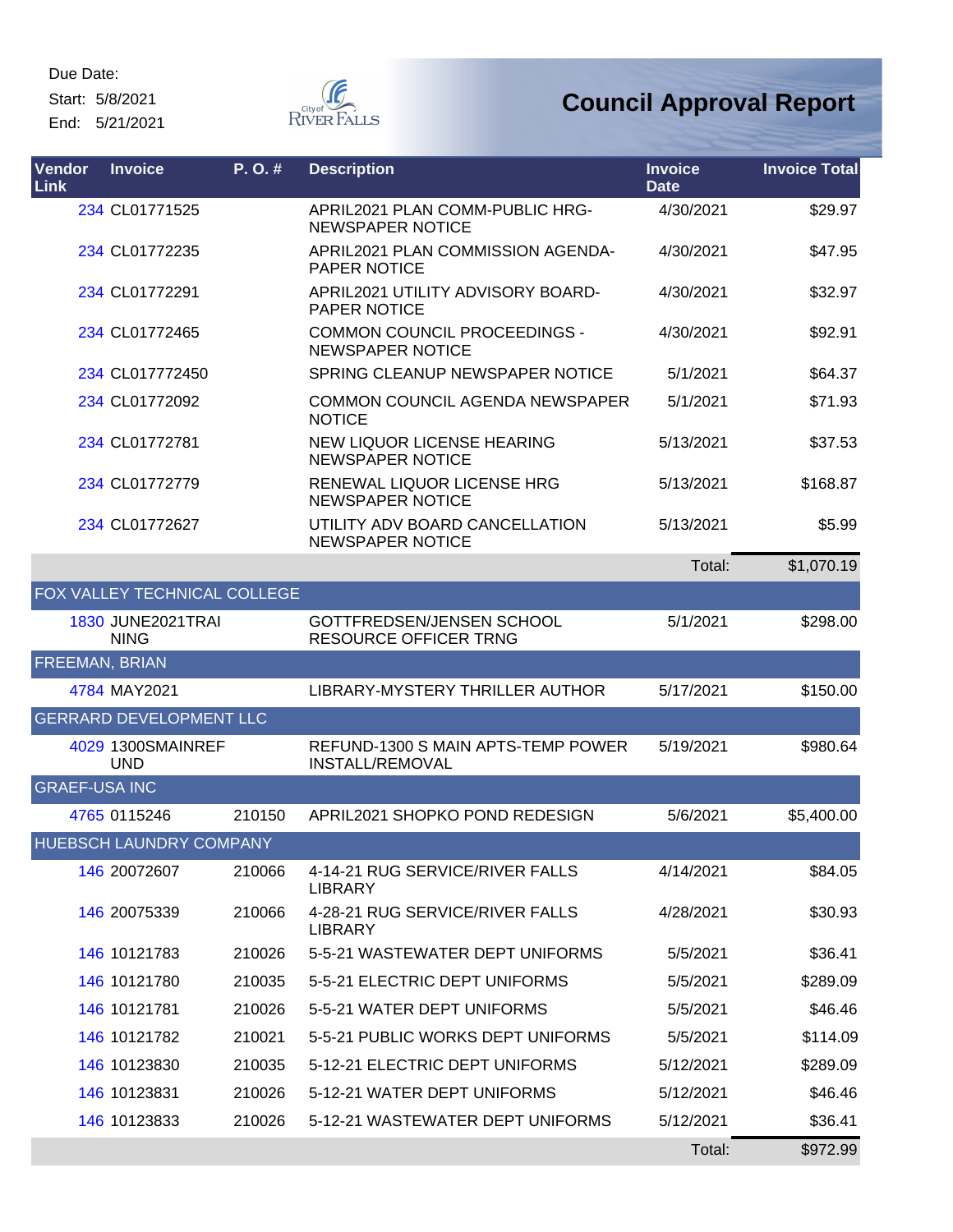Start: 5/8/2021 End: 5/21/2021



| Vendor<br>Link         | <b>Invoice</b>                      | P. O. # | <b>Description</b>                                                    | <b>Invoice</b><br><b>Date</b> | <b>Invoice Total</b> |
|------------------------|-------------------------------------|---------|-----------------------------------------------------------------------|-------------------------------|----------------------|
|                        | INDIANHEAD FEDERATED LIBRARY SYSTEM |         |                                                                       |                               |                      |
|                        | 655 230073                          |         | LIBRARY-ANNUAL CHARGE/TWO<br>ADDITIONAL DELIVERY DAYS                 | 4/1/2021                      | \$2,050.00           |
| <b>INFOSEND INC</b>    |                                     |         |                                                                       |                               |                      |
|                        | 150 190873                          | 210012  | APRIL2021-RFMU MONTHLY STATEMENT<br><b>SERVICE FEE</b>                | 4/30/2021                     | \$3,334.32           |
|                        |                                     |         | INTERNATIONAL CITY MGMT ASSOC RETIREMENT CORP                         |                               |                      |
|                        | 1 68105                             |         | Pay Period 5/3/21 - 5/16/21                                           | 5/21/2021                     | \$20,609.56          |
|                        | 1 68106                             |         | Pay Period 5/3/21 - 5/16/21                                           | 5/21/2021                     | \$1,349.73           |
|                        |                                     |         |                                                                       | Total:                        | \$21,959.29          |
| <b>J&amp;J GIS LLC</b> |                                     |         |                                                                       |                               |                      |
|                        | 651 APRIL2021                       | 210072  | APRIL2021 JAMIE NEILS GIS CONTRACT-58<br><b>HOURS</b>                 | 4/30/2021                     | \$2,610.00           |
| <b>JT SERVICES</b>     |                                     |         |                                                                       |                               |                      |
|                        | 962 JT21-132-19                     | 210105  | ELEC DEPT-72W LED/7 PIN HARTFORD<br><b>FIXTURES</b>                   | 5/12/2021                     | \$3,540.00           |
| <b>KWIK TRIP</b>       |                                     |         |                                                                       |                               |                      |
|                        | 172 APR2021<br><b>MOTOR FUEL</b>    |         | APR2021 MOTOR FUEL STMT                                               | 4/30/2021                     | \$7,919.08           |
|                        | LEAGUE OF MINNESOTA CITIES          |         |                                                                       |                               |                      |
|                        | 660 341074                          |         | ASSISTANT CITY ENGINEER JOB POSTING-<br>23 DAYS                       | 4/23/2021                     | \$264.50             |
|                        | 660 341268                          |         | PLANNING & ENGINEERING TECH JOB<br>POSTING-23 DAYS                    | 4/28/2021                     | \$264.50             |
|                        |                                     |         |                                                                       | Total:                        | \$529.00             |
|                        | <b>LOFFLER COMPANIES INC</b>        |         |                                                                       |                               |                      |
|                        | 182 29154174                        |         | APRIL2021-POLICE DEPT KONICA C368<br><b>COPIER</b>                    | 4/16/2021                     | \$185.78             |
|                        | 182 29205411                        |         | MAY2021 FIRE DEPT KONICA C250I COPIER                                 | 5/1/2021                      | \$137.51             |
|                        | 182 29205410                        |         | MAY2021 WASTEWATER DEPT KONICA<br>C <sub>250</sub> COPIER             | 5/1/2021                      | \$107.45             |
|                        | 182 29205409                        |         | MAY2021 COURT/CSR KONICA C368<br><b>COPIER</b>                        | 5/1/2021                      | \$160.00             |
|                        | 182 29205409-1                      |         | MAY2021 ADMIN/MAILROOM KONICA<br>C258/C659 COPIERS                    | 5/1/2021                      | \$453.92             |
|                        | 182 441952322                       |         | <b>MAY2021 PUBLIC WORKS KONICA MINOLTA</b><br>C <sub>258</sub> COPIER | 5/1/2021                      | \$201.29             |
|                        |                                     |         |                                                                       | Total:                        | \$1,245.95           |
| <b>MEYDAM, MARK R</b>  |                                     |         |                                                                       |                               |                      |
| 4729 2                 |                                     | 210073  | APRIL2021 CONTRACT/COVID TESTING<br><b>SITE</b>                       | 4/30/2021                     | \$1,500.00           |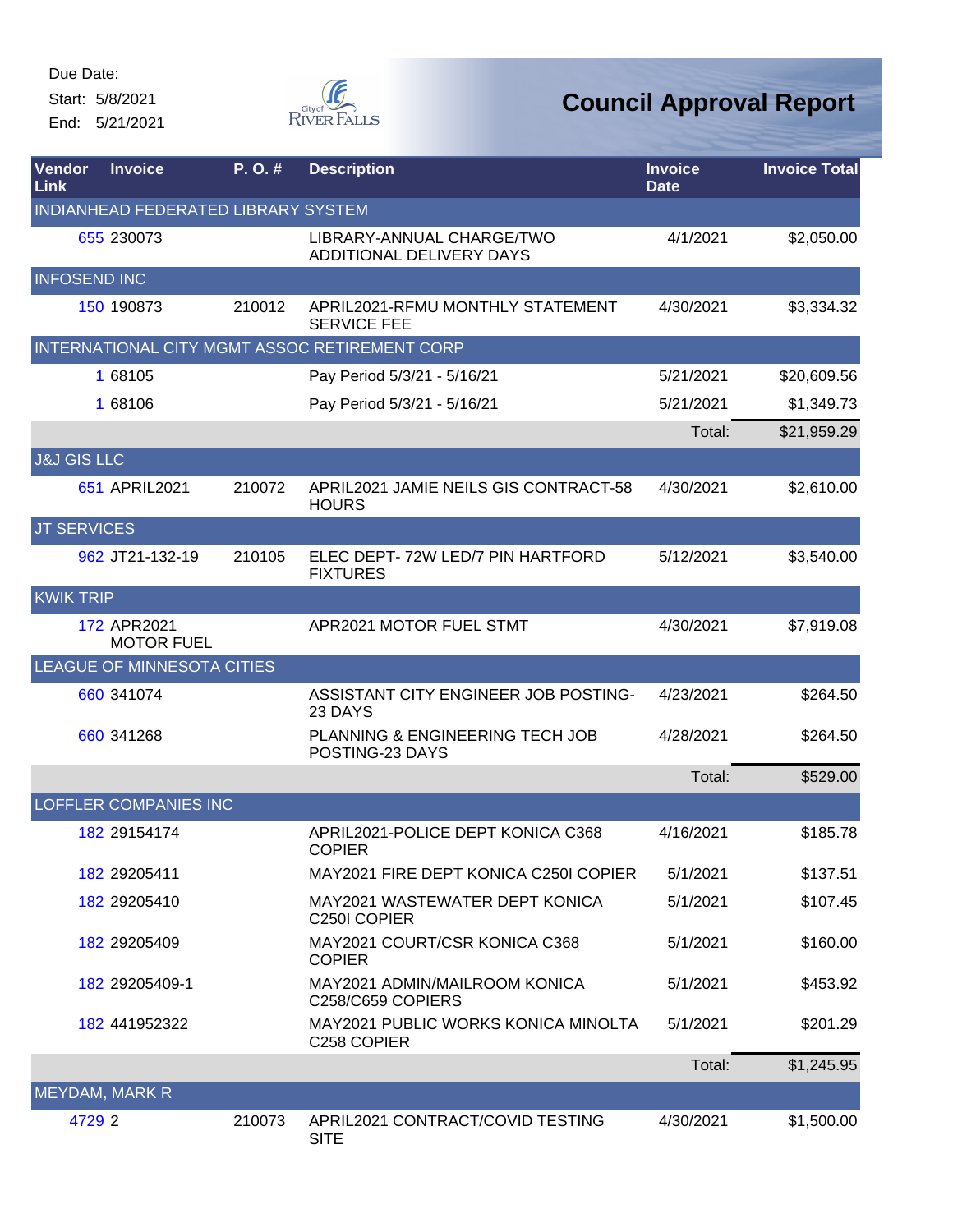Start: 5/8/2021

End: 5/21/2021



| Vendor<br>Link         | <b>Invoice</b>                  | P. O. # | <b>Description</b>                                       | <b>Invoice</b><br><b>Date</b> | <b>Invoice Total</b> |
|------------------------|---------------------------------|---------|----------------------------------------------------------|-------------------------------|----------------------|
|                        |                                 |         | MIDAMERICA ADMINISTRATIVE & RETIREMENT SOLUTIONS         |                               |                      |
|                        | 500 68114                       |         | Pay Period 5/3/21 - 5/16/21                              | 5/21/2021                     | \$969.86             |
| <b>MIDWEST TAPE</b>    |                                 |         |                                                          |                               |                      |
|                        | 409 500298642                   |         | LIBRARY AUDIOBOOKS-RED BOOK/PALM<br><b>BEACH MURDERS</b> | 4/12/2021                     | \$69.98              |
|                        | 409 500298640                   |         | LIBRARY AUDIOBOOK-GAMBLING MAN                           | 4/12/2021                     | \$39.99              |
|                        | 409 500327872                   |         | LIBRARY-FIVE AUDIOBOOKS PURCHASED                        | 4/20/2021                     | \$202.95             |
|                        | 409 500327871                   |         | LIBRARY DVDS-IRMA/DAYS OF BAGNOLD<br><b>SUMMER</b>       | 4/20/2021                     | \$38.48              |
|                        | 409 500327876                   |         | LIBRARY AUDIOBOOK-WHEN THE STARS<br><b>GO DARK</b>       | 4/20/2021                     | \$44.99              |
|                        | 409 500327875                   |         | LIBRARY DVD-ALL CREATURES<br><b>GREAT/SMALL</b>          | 4/20/2021                     | \$37.49              |
|                        | 409 500327874                   |         | LIBRARY DVD-NOMADLAND                                    | 4/20/2021                     | \$44.98              |
|                        | 409 500361044                   |         | LIBRARY DVD-ICEBREAKER                                   | 4/27/2021                     | \$11.99              |
|                        | 409 500361045                   |         | LIBRARY AUDIOBOOKS-<br>ETERNAL/FIREKEEPER'S DAUGHTER     | 4/27/2021                     | \$102.98             |
|                        | 409 500361047                   |         | LIBRARY AUDIOBOOK-SOOLEY                                 | 4/27/2021                     | \$44.99              |
|                        | 409 500361451                   |         | LIBRARY DVD - JUDAS AND THE BLACK<br><b>MESSIAH</b>      | 4/27/2021                     | \$21.74              |
|                        | 409 500384779                   |         | LIBRARY AUDIOBOOK-GIRL                                   | 5/3/2021                      | \$39.99              |
|                        | 409 500387830                   |         | LIBRARY AUDIOBOOKS-NEWCOMER/21ST<br><b>BIRTHDAY</b>      | 5/3/2021                      | \$84.98              |
|                        | 409 500387832                   |         | <b>LIBRARY DVD-55 STEPS</b>                              | 5/3/2021                      | \$23.19              |
|                        |                                 |         |                                                          | Total:                        | \$808.72             |
|                        | MSA PROFESSIONAL SERVICES, INC. |         |                                                          |                               |                      |
|                        | 1284 R07949021.0-1 210096       |         | FEB-APRIL2021 ARCGIS ONLINE<br><b>MIGRATION</b>          | 4/21/2021                     | \$13,288.50          |
|                        | ONE TIME PAY VENDOR             |         |                                                          |                               |                      |
|                        | 9999 4N814TNC3F                 |         | <b>RESTITUTION FOR DAMAGE TO PROPERTY</b>                | 5/1/2021                      | \$380.64             |
|                        | 9999 M783815                    |         | <b>RESTITUTION FOR NSF CHECK</b>                         | 5/1/2021                      | \$14.00              |
|                        | 9999 DANIELBROWN                |         | REFUND-CITATION#BF660059-1/RIVER<br><b>FALLS COURT</b>   | 5/7/2021                      | \$38.40              |
|                        | 9999 SUSANVOELKE<br>R           |         | 2021 RAIN BARREL REBATE - MENARDS<br><b>PURCHASE</b>     | 5/7/2021                      | \$30.00              |
|                        |                                 |         |                                                          | Total:                        | \$463.04             |
| <b>PELION BENEFITS</b> |                                 |         |                                                          |                               |                      |
|                        | 5 68108                         |         | Pay Period 5/3/21 - 5/16/21                              | 5/21/2021                     | \$2,044.20           |
| <b>PROMOTION INC</b>   |                                 |         |                                                          |                               |                      |
|                        | 1189 S53740                     |         | LIBRARY - 12 MONTHLY SHIPMENTS                           | 5/1/2021                      | \$354.00             |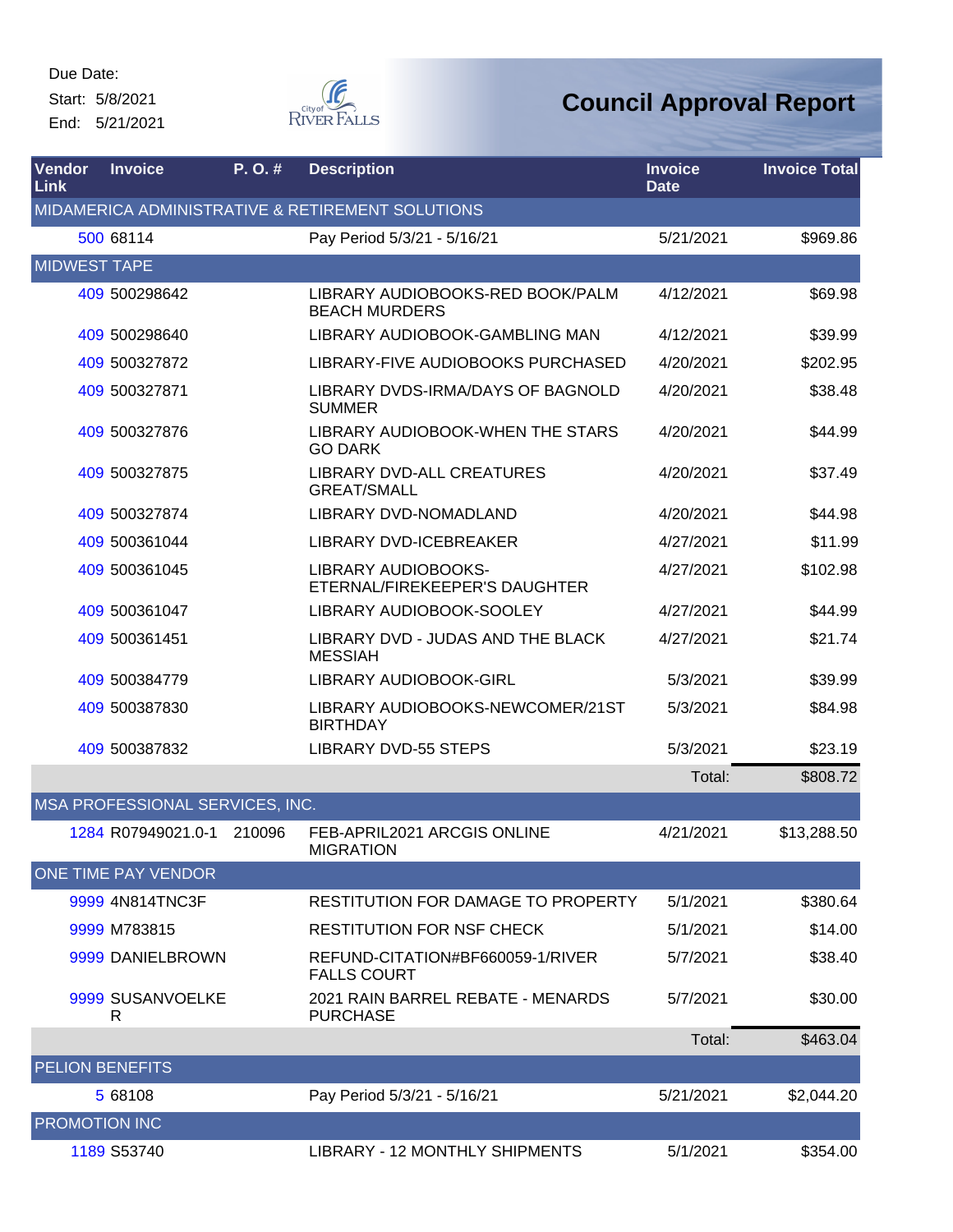Start: 5/8/2021 End: 5/21/2021



| Vendor<br><b>Link</b> | <b>Invoice</b>                         | P. O.# | <b>Description</b>              | <b>Invoice</b><br><b>Date</b> | <b>Invoice Total</b> |
|-----------------------|----------------------------------------|--------|---------------------------------|-------------------------------|----------------------|
|                       | PRUDENT MAN ADVISORS LLC               |        |                                 |                               |                      |
|                       | 4399 192336                            |        | APRIL2021 ASSET MANAGEMENT FEES | 5/1/2021                      | \$356.25             |
|                       | <b>QUADIENT FINANCE USA INC</b>        |        |                                 |                               |                      |
|                       | 4403 APRIL2021                         |        | APRIL2021 POSTAGE MACHINE FUNDS | 4/30/2021                     | \$1,400.00           |
|                       | <b>RFMU PAYMENTS OR REFUNDS</b>        |        |                                 |                               |                      |
|                       | 990610 SECONDSTRE<br><b>ETRETREAT</b>  |        | BUDGET REFUND-RFMU ACCT#2350-01 | 5/17/2021                     | \$431.08             |
|                       | 990610 DONNAVANOU<br><b>STRUST</b>     |        | BUDGET REFUND-RFMU ACCT#2352-00 | 5/17/2021                     | \$205.25             |
|                       | 990610 CONGREGATIO<br><b>NALCHURCH</b> |        | BUDGET REFUND-RFMU ACCT#2800-00 | 5/17/2021                     | \$386.89             |
|                       | 990610 LARRYWRIGHT                     |        | BUDGET REFUND-RFMU ACCT#4925-00 | 5/17/2021                     | \$103.16             |
|                       | 990610 ROSEDANRUD<br>Е                 |        | BUDGET REFUND-RFMU ACCT#5363-00 | 5/17/2021                     | \$134.24             |
|                       | 990610 PATRICIACHRI<br><b>SCAMPBEL</b> |        | BUDGET REFUND-RFMU ACCT#5413-00 | 5/17/2021                     | \$132.57             |
|                       | 990610 SHARITHADISH<br><b>AGUE</b>     |        | BUDGET REFUND-RFMU ACCT#5477-00 | 5/17/2021                     | \$194.83             |
|                       | 990610 VICKISTRATTO<br>N2021           |        | BUDGET REFUND-RFMU ACCT#5489-00 | 5/18/2021                     | \$203.81             |
|                       | 990610 JULIEWILLIAM<br><b>DRAVES</b>   |        | BUDGET REFUND-RFMU ACCT#5546-00 | 5/18/2021                     | \$231.23             |
|                       | 990610 RICHARDJOYC<br><b>ESWAN</b>     |        | BUDGET REFUND-RFMU ACCT#6992-02 | 5/18/2021                     | \$235.15             |
|                       | 990610 MICHAELLORR<br><b>AINEDAVIS</b> |        | BUDGET REFUND-RFMU ACCT#8659-01 | 5/18/2021                     | \$195.52             |
|                       | 990610 COLINMEGANH<br><b>OWIE</b>      |        | BUDGET REFUND-RFMU ACCT#8698-00 | 5/18/2021                     | \$155.74             |
|                       | 990610 CONGCHURCH<br>$\overline{2}$    |        | BUDGET REFUND-RFMU ACCT#9444-00 | 5/18/2021                     | \$240.61             |
|                       | 990610 KORENWOOD                       |        | BUDGET REFUND-RFMU ACCT#1467-15 | 5/18/2021                     | \$186.90             |
|                       | 990610 EZEKIELLUTHE<br><b>RANCHURC</b> |        | BUDGET REFUND-RFMU ACCT#2714-00 | 5/18/2021                     | \$3,545.14           |
|                       | 990610 MARILYNANDE<br><b>RSON2021</b>  |        | BUDGET REFUND-RFMU ACCT#3555-00 | 5/18/2021                     | \$163.62             |
|                       | 990610 ANWENMULLE<br>N                 |        | BUDGET REFUND-RFMU ACCT#3562-01 | 5/18/2021                     | \$152.81             |
|                       | 990610 MATTHEWLISO<br>N2021            |        | BUDGET REFUND-RFMU ACCT#3570-02 | 5/18/2021                     | \$497.41             |
|                       | 990610 JONATHANTAM<br><b>MYHARE</b>    |        | BUDGET REFUND-RFMU ACCT#5124-01 | 5/18/2021                     | \$424.22             |
|                       | 990610 MICHELEERIC<br><b>HUPPERT</b>   |        | BUDGET REFUND-RFMU ACCT#5945-01 | 5/18/2021                     | \$116.04             |
|                       | 990610 JEANJANTZ                       |        | BUDGET REFUND-RFMU ACCT#6757-00 | 5/18/2021                     | \$138.28             |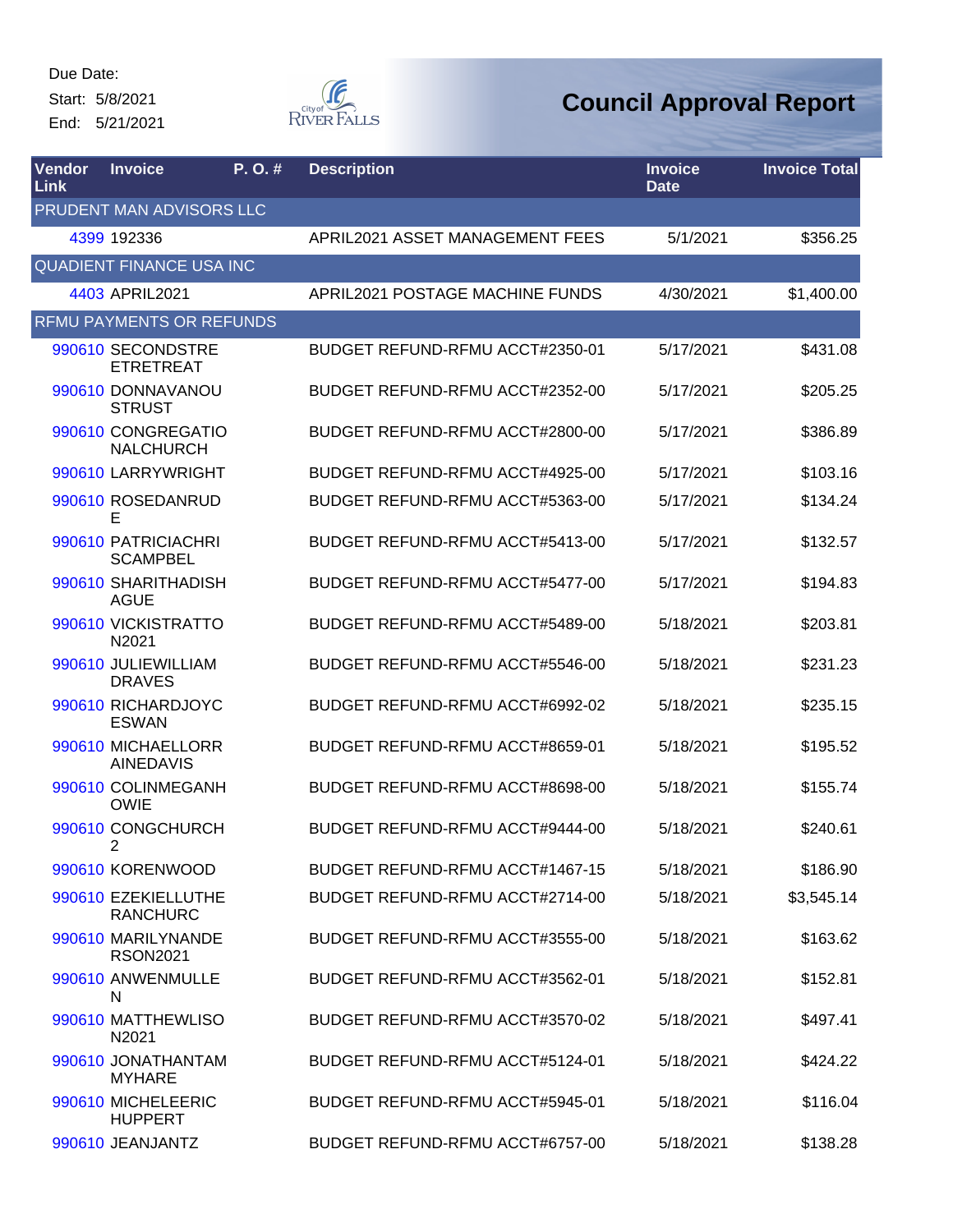Start: 5/8/2021

End: 5/21/2021



| Vendor<br>Link          | <b>Invoice</b>                           | P.O.#  | <b>Description</b>                                          | <b>Invoice</b><br><b>Date</b> | <b>Invoice Total</b> |
|-------------------------|------------------------------------------|--------|-------------------------------------------------------------|-------------------------------|----------------------|
|                         | 990610 LAURADAVIDS<br><b>CHATZ</b>       |        | BUDGET REFUND-RFMU ACCT#6780-00                             | 5/18/2021                     | \$119.39             |
|                         | 990610 DANIELRANDA<br>LL                 |        | BUDGET REFUND-RFMU ACCT#6883-00                             | 5/18/2021                     | \$141.10             |
|                         | 990610 PHILLIPRACH                       |        | BUDGET REFUND-RFMU ACCT#7423-02                             | 5/18/2021                     | \$128.64             |
|                         | 990610 KEVINLIZBLAC<br>Κ                 |        | BUDGET REFUND-RFMU ACCT#7671-01                             | 5/18/2021                     | \$365.84             |
|                         |                                          |        |                                                             | Total:                        | \$8,829.47           |
|                         | RIVER FALLS CHAMBER OF COMMERCE INC      |        |                                                             |                               |                      |
|                         | 225 1stQRT Room<br>Tax 2021              |        | 1ST QRT ROOM TAX 2021                                       | 4/30/2021                     | \$18,533.87          |
|                         | RIVER FALLS POLICE ASSOCIATION           |        |                                                             |                               |                      |
|                         | 9 68111                                  |        | <b>MAY 2021 UNION DUES</b>                                  | 5/21/2021                     | \$691.20             |
|                         | <b>ROSS &amp; ASSOCIATES LTD</b>         |        |                                                             |                               |                      |
|                         | 375 2021003-01                           |        | REPAIR SHOP-EXTERIOR SOUTH WALL<br><b>LEAK FIX</b>          | 5/1/2021                      | \$1,136.77           |
| <b>RUNNING INC</b>      |                                          |        |                                                             |                               |                      |
|                         | 1573 24332                               | 200371 | APRIL2021 TAXI MANAGEMENT SERVICES                          | 4/30/2021                     | \$15,226.18          |
|                         | RURAL ELECTRIC SUPPLY COOPERATIVE        |        |                                                             |                               |                      |
|                         | 221 819734                               | 210128 | 10 TRANSFORMER BOX PADS-ELEC DEPT-<br><b>MINOR MATERIAL</b> | 5/7/2021                      | \$2,101.86           |
|                         | 221 810417-00                            | 210029 | SPLICE LINE/VINYL TAPE/CABLE WRAP<br><b>AROUND</b>          | 5/13/2021                     | \$3,412.00           |
|                         |                                          |        |                                                             | Total:                        | \$5,513.86           |
|                         | SEILER INSTRUMENT & MFG CO INC           |        |                                                             |                               |                      |
|                         | 245 INV418377                            |        | 2021 MAPPING SUPPORT<br>AGREEMENT/HANDHELD                  | 4/27/2021                     | \$894.00             |
|                         | ST CROIX VALLEY SART INC                 |        |                                                             |                               |                      |
|                         | 256 2021BUDGETR<br><b>EFUND</b>          |        | BUDGET REFUND-RFMU ACCT#5811-04                             | 5/18/2021                     | \$205.89             |
| <b>STAPLES INC - VT</b> |                                          |        |                                                             |                               |                      |
|                         | 2376 #DET10146807/<br>APR2021            |        | APRIL2021-CITY DEPTS-OFFICE SUPPLIES<br>ORDERED             | 4/30/2021                     | \$1,441.84           |
|                         | STATE OF WI DEPT OF EMPLOYEE TRUST FUNDS |        |                                                             |                               |                      |
|                         | 11 68112                                 |        | <b>MAY 2021 WRS</b>                                         | 5/21/2021                     | \$86,784.74          |
|                         | STATE OF WI, DEPT OF CHILDREN & FAMILIES |        |                                                             |                               |                      |
|                         | 328 68113                                |        | Pay Period 5/3/21 - 5/16/21 remit#7747159                   | 5/21/2021                     | \$340.31             |
|                         | 328 68113 -1                             |        | Pay Period 5/3/21 - 5/16/21 Remit# 6809900                  | 5/21/2021                     | \$18.00              |
|                         |                                          |        |                                                             | Total:                        | \$358.31             |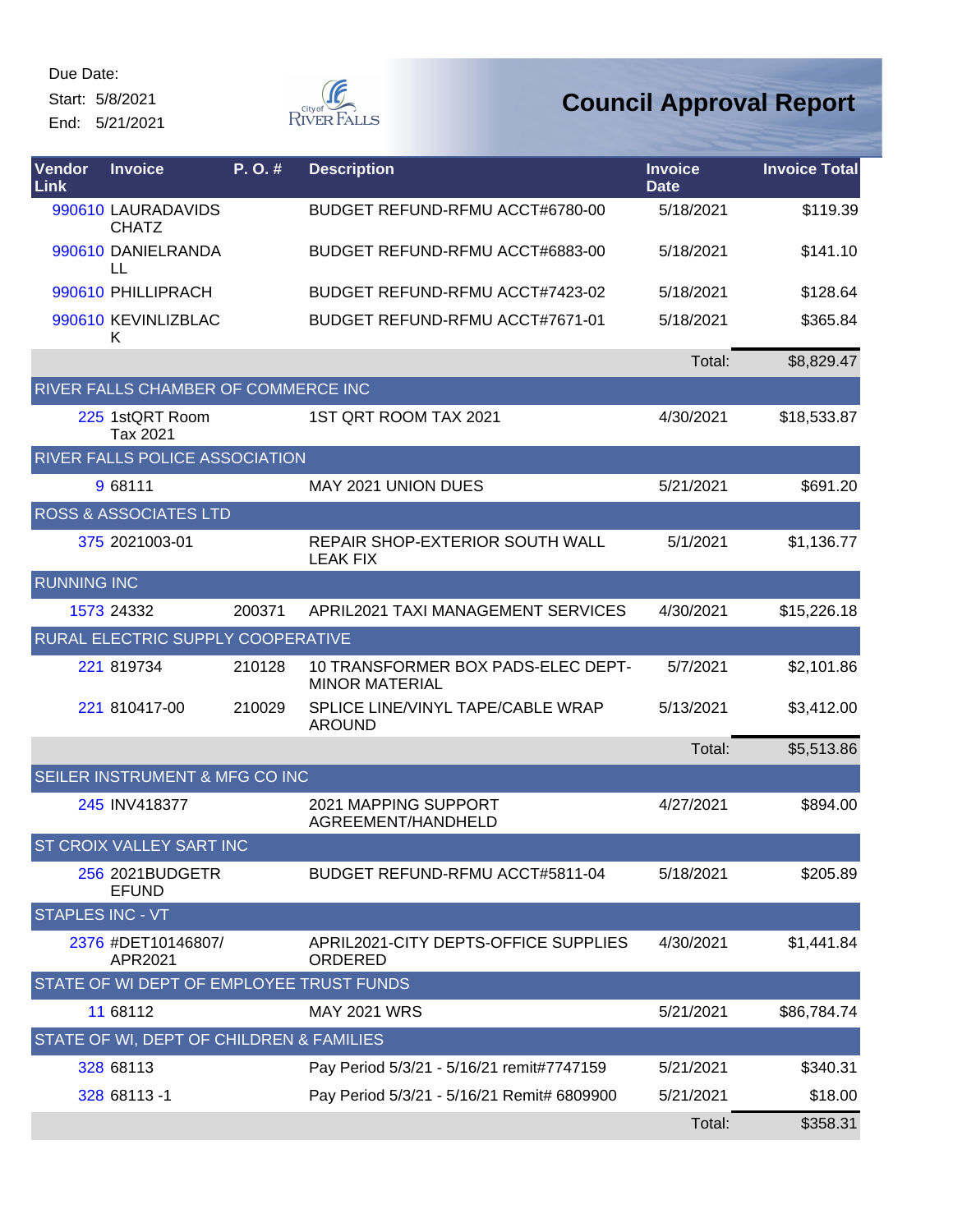Start: 5/8/2021 End: 5/21/2021



| Vendor<br>Link       | <b>Invoice</b>                       | P. O. # | <b>Description</b>                                          | <b>Invoice</b><br><b>Date</b> | <b>Invoice Total</b> |
|----------------------|--------------------------------------|---------|-------------------------------------------------------------|-------------------------------|----------------------|
|                      |                                      |         | STATEWIDE ENERGY EFFICIENCY & RENEWABLES ADMIN INC          |                               |                      |
|                      | 243 APRIL2021                        |         | APRIL2021 PUBLIC BENEFITS<br>COLLECTIONS-RFMU               | 4/30/2021                     | \$3,784.59           |
|                      | <b>STUART C IRBY TOOL AND SAFETY</b> |         |                                                             |                               |                      |
|                      | 156 S012093045.00 200308<br>2        |         | ELECT DEPT-CT SLOTTED BARS/BUS BAR<br><b>ADAPTERS</b>       | 5/3/2021                      | \$2,587.50           |
|                      | 156 S012423735.00 210149<br>1        |         | ELECT DEPT-THREE TRANSFORMER PADS                           | 5/6/2021                      | \$7,650.00           |
|                      | 156 S012388199.00 210127<br>1        |         | ELECT DEPT-PADMOUNT TRANSFORMER<br><b>CONNECTORS</b>        | 5/6/2021                      | \$542.40             |
|                      |                                      |         |                                                             | Total:                        | \$10,779.90          |
|                      | <b>SYLVA CORPORATION</b>             |         |                                                             |                               |                      |
|                      | 4753 66606                           | 210139  | PLAYGROUND FALL PROTECTION MULCH                            | 5/5/2021                      | \$1,910.00           |
| <b>T KROLL'S INC</b> |                                      |         |                                                             |                               |                      |
|                      | 4584 2124                            |         | <b>BLACK DIRT ENHANCED BLEND-</b><br>STREETS/PARKS/ELECT    | 4/22/2021                     | \$396.00             |
|                      | TRC ENVIRONMENTAL CORPORATION        |         |                                                             |                               |                      |
|                      | 1405 472687                          | 190329  | APRIL2021-FERC & HYDRO RELICENSING<br><b>FEES</b>           | 4/30/2021                     | \$23,910.90          |
|                      | TURNINGPOINT FOR VICTIMS OF DOMESTIC |         |                                                             |                               |                      |
|                      | 4538 BUDGETREFU<br>ND2021            |         | BUDGET REFUND-RFMU ACCT#4130-00                             | 5/18/2021                     | \$357.95             |
|                      | YLER TECHNOLOGIES                    |         |                                                             |                               |                      |
|                      | 381 045-336649                       | 210137  | 6/21-6/22 MUNIS FINANCIAL SYSTEM MGMT<br><b>SVC SUPPORT</b> | 5/1/2021                      | \$44,716.31          |
|                      | <b>UHL COMPANY INC</b>               |         |                                                             |                               |                      |
|                      | 446 32399                            |         | AHU-1 ISSUES AT WASTEWATER<br><b>TREATMENT PLANT</b>        | 4/30/2021                     | \$995.00             |
|                      | <b>US BANK NATIONAL ASSOC</b>        |         |                                                             |                               |                      |
|                      | 284 APRIL2021                        |         | <b>APRIL2021 PURCHASE CARD</b><br><b>TRANSACTIONS</b>       | 5/1/2021                      | \$66,390.82          |
|                      | <b>USIC HOLDINGS INC</b>             |         |                                                             |                               |                      |
|                      | 4679 436815                          | 210011  | APRIL2021 SANITARY & SEWER LOCATES                          | 4/30/2021                     | \$2,832.15           |
|                      | 4679 436814                          | 210011  | APRIL2021 ELECTRIC & WATER LOCATES                          | 4/30/2021                     | \$6,057.90           |
|                      |                                      |         |                                                             | Total:                        | \$8,890.05           |
|                      | WELD RILEY, S.C.                     |         |                                                             |                               |                      |
|                      | 301 59913                            |         | MARCH2021 GENERAL ADVICE/LEGAL FEES                         | 4/6/2021                      | \$1,743.00           |
|                      | WEST CENTRAL WI BIOSOLIDS FACILITY   |         |                                                             |                               |                      |
|                      | 304 APRIL2021                        | 210022  | APRIL 2021 BIOSOLIDS                                        | 4/30/2021                     | \$36,135.44          |
|                      | WI DEPARTMENT OF REVENUE             |         |                                                             |                               |                      |